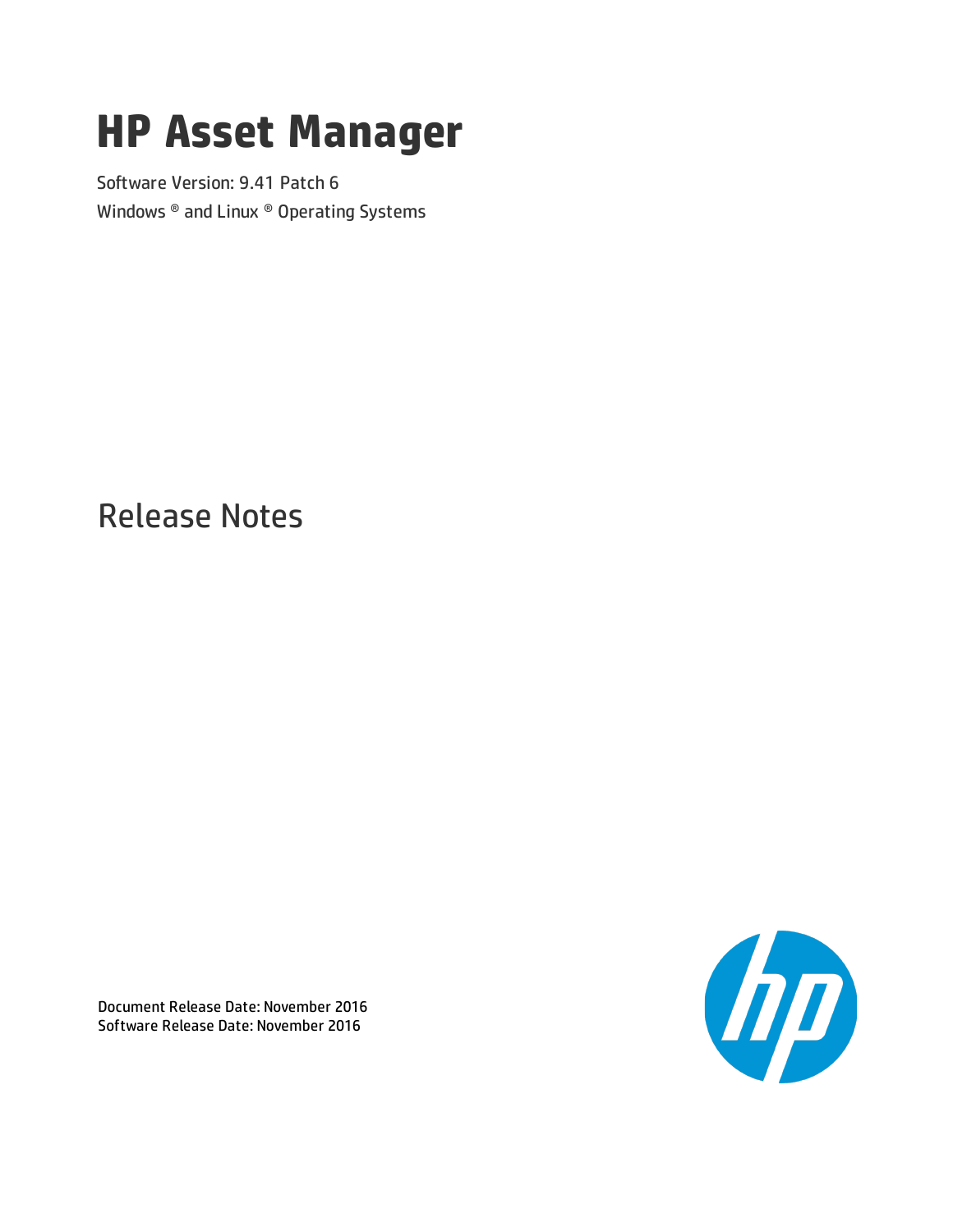### Legal Notices

### **Warranty**

The only warranties for HP products and services are set forth in the express warranty statements accompanying such products and services. Nothing herein should be construed as constituting an additional warranty. HP shall not be liable for technical or editorial errors or omissions contained herein.

The information contained herein is subject to change without notice.

### Restricted Rights Legend

Confidential computer software. Valid license from HP required for possession, use or copying. Consistent with FAR 12.211 and 12.212, Commercial Computer Software, Computer Software Documentation, and Technical Data for Commercial Items are licensed to the U.S. Government under vendor's standard commercial license.

### Copyright Notice

© 1994 - 2016 Hewlett-Packard Development Company, L.P.

### Trademark Notices

Adobe™ is a trademark of Adobe Systems Incorporated.

Microsoft® and Windows® are U.S. registered trademarks of Microsoft Corporation.

UNIX® is a registered trademark of The Open Group.

This product includes an interface of the 'zlib' general purpose compression library, which is Copyright © 1995-2002 Jean-loup Gailly and Mark Adler.

### Documentation Updates

The title page of this document contains the following identifying information:

- Software Version number, which indicates the software version.
- <sup>l</sup> Document Release Date, which changes each time the document is updated. Software Release Date, which indicates the release date of this version of the software.

To check for recent updates or to verify that you are using the most recent edition of a document, go to: <https://softwaresupport.hpe.com/>.

This site requires that you register for an HP Passport and to sign in. To register for an HP Passport ID, click **Register** on the HP Support site or click **Create an Account** on the HP Passport login page.

You will also receive updated or new editions if you subscribe to the appropriate product support service. Contact your HP sales representative for details.

### **Support**

Visit the HP Software Support site at: [https://softwaresupport.hpe.com](https://softwaresupport.hpe.com/).

This website provides contact information and details about the products, services, and support that HP Software offers.

HP Software online support provides customer self-solve capabilities. It provides a fast and efficient way to access interactive technical support tools needed to manage your business. As a valued support customer, you can benefit by using the support website to:

- **.** Search for knowledge documents of interest
- Submit and track support cases and enhancement requests
- Download software patches
- Manage support contracts • Look up HP support contacts
- <sup>l</sup> Review information about available services
- **.** Enter into discussions with other software customers
- <sup>l</sup> Research and register for software training

Most of the support areas require that you register as an HP Passport user and to sign in. Many also require a support contract. To register for an HP Passport ID, click **Register** on the HP Support site or click **Create an Account** on the HP Passport login page.

To find more information about access levels, go to: <https://softwaresupport.hp.com/web/softwaresupport/access-levels>.

**HP Software Solutions Now** accesses the HPSW Solution and Integration Portal website. This site enables you to explore HP Product Solutions to meet your business needs, includes a full list of Integrations between HP Products, as well as a listing of ITIL Processes. The URL for this website is <http://h20230.www2.hp.com/sc/solutions/index.jsp>.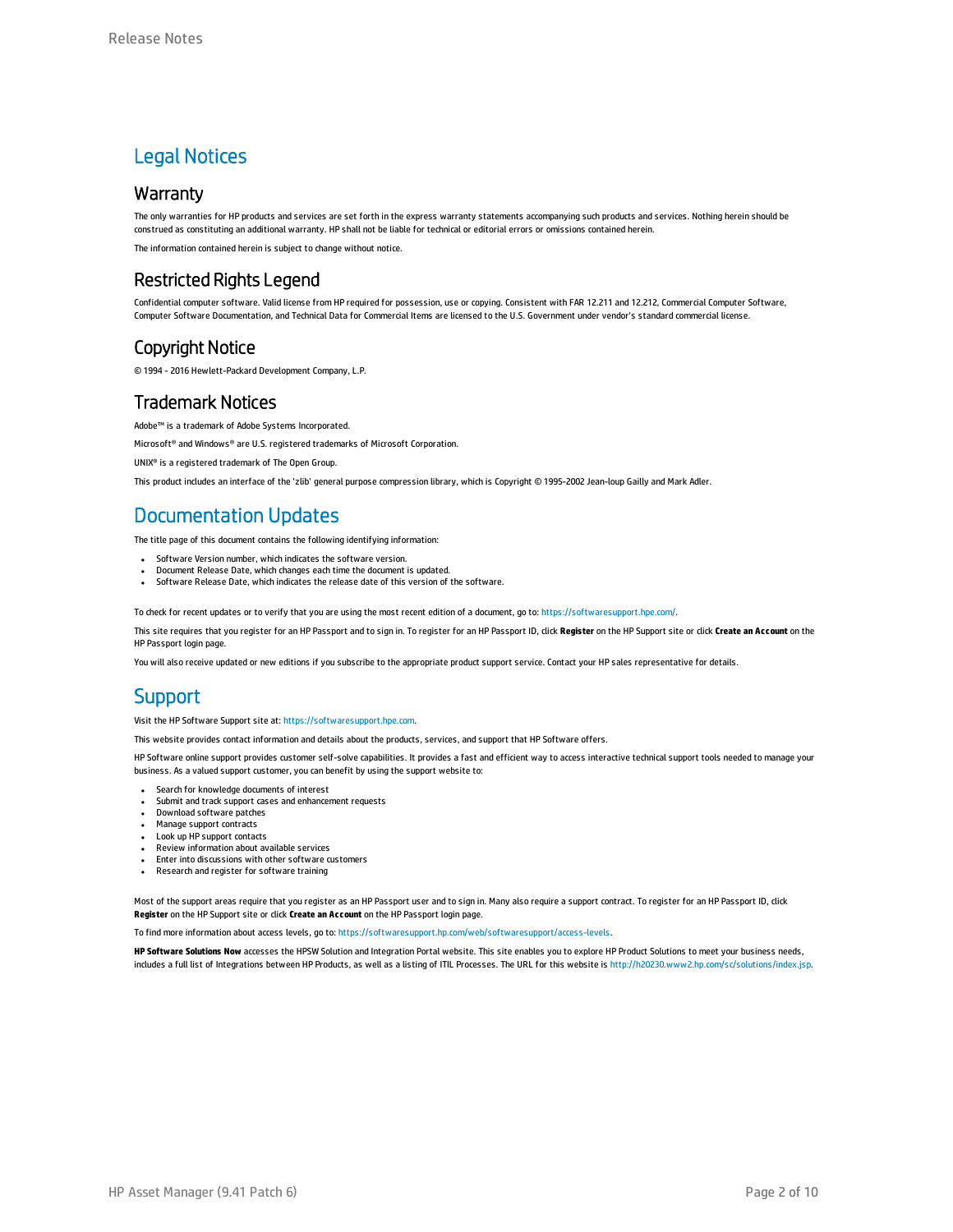# **Contents**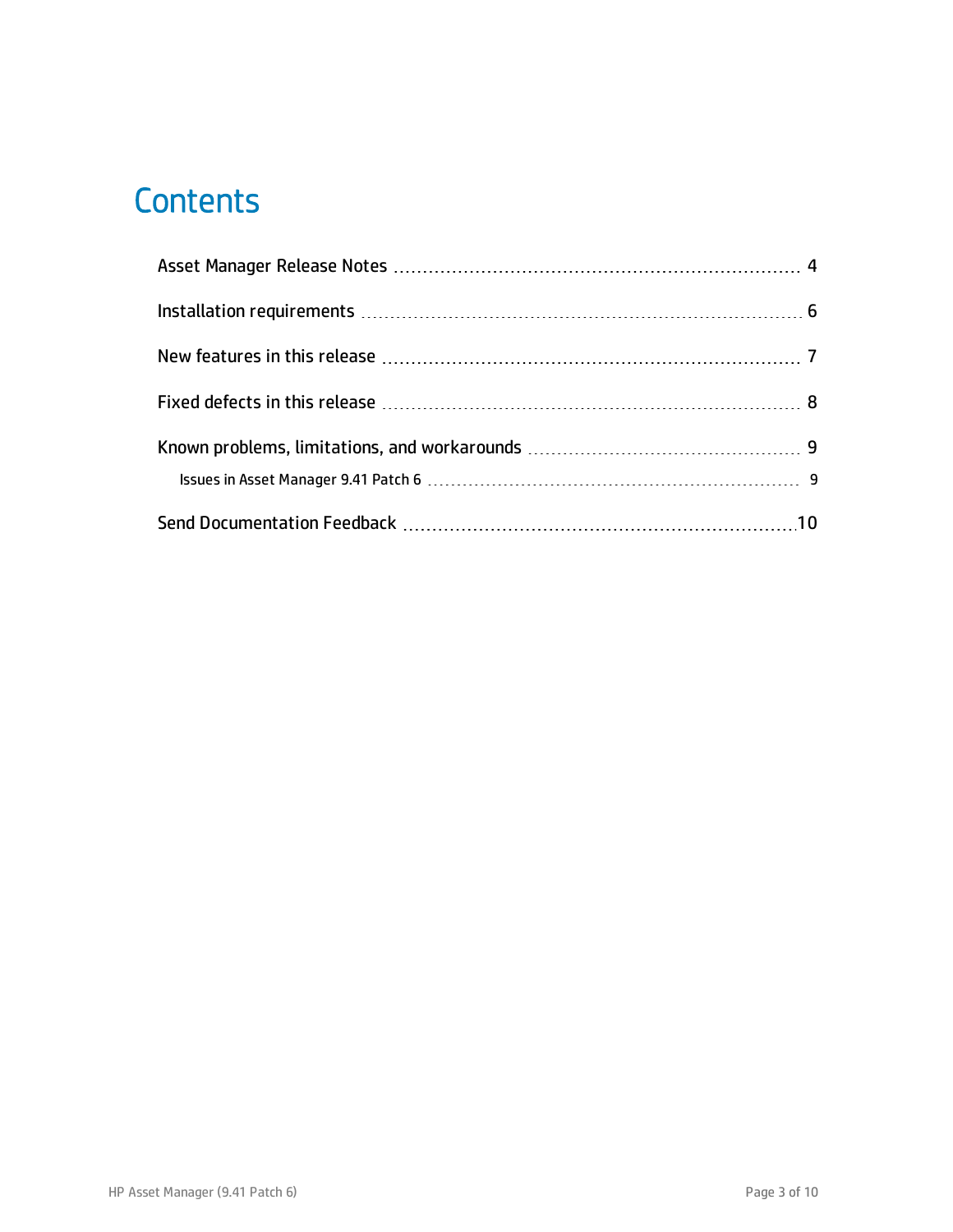# <span id="page-3-0"></span>Asset Manager Release Notes

for the Windows ® and Linux ® Operating Systems.

**Software version:** 9.41 Patch 6

#### **Publication date:** November 2016

This document is an overview of the changes made to Asset Manager (AM). It contains important information that is not included in books or Help. You can find information about the following in this document:

"Installation [requirements](#page-5-0) " on page 6 "New [features](#page-6-0) in this release" on page 7 "Fixed defects in this [release"](#page-7-0) on page 8 "Known problems, limitations, and [workarounds"](#page-8-0) on page 9

### Support Matrix

For information about the installation requirements and compatibility with other products, see the Asset Manager Support Matrix. The support matrix may be updated between releases, and so is only available at the HP Support web site:

### <https://softwaresupport.hpe.com/>

The support matrix includes the following information:

- <sup>l</sup> **Requirements**
	- <sup>o</sup> Hardware
	- <sup>o</sup> Operating System
	- <sup>o</sup> Databases
	- <sup>o</sup> Application Servers
	- <sup>o</sup> Web Servers
	- <sup>o</sup> Web Browsers and Plug-ins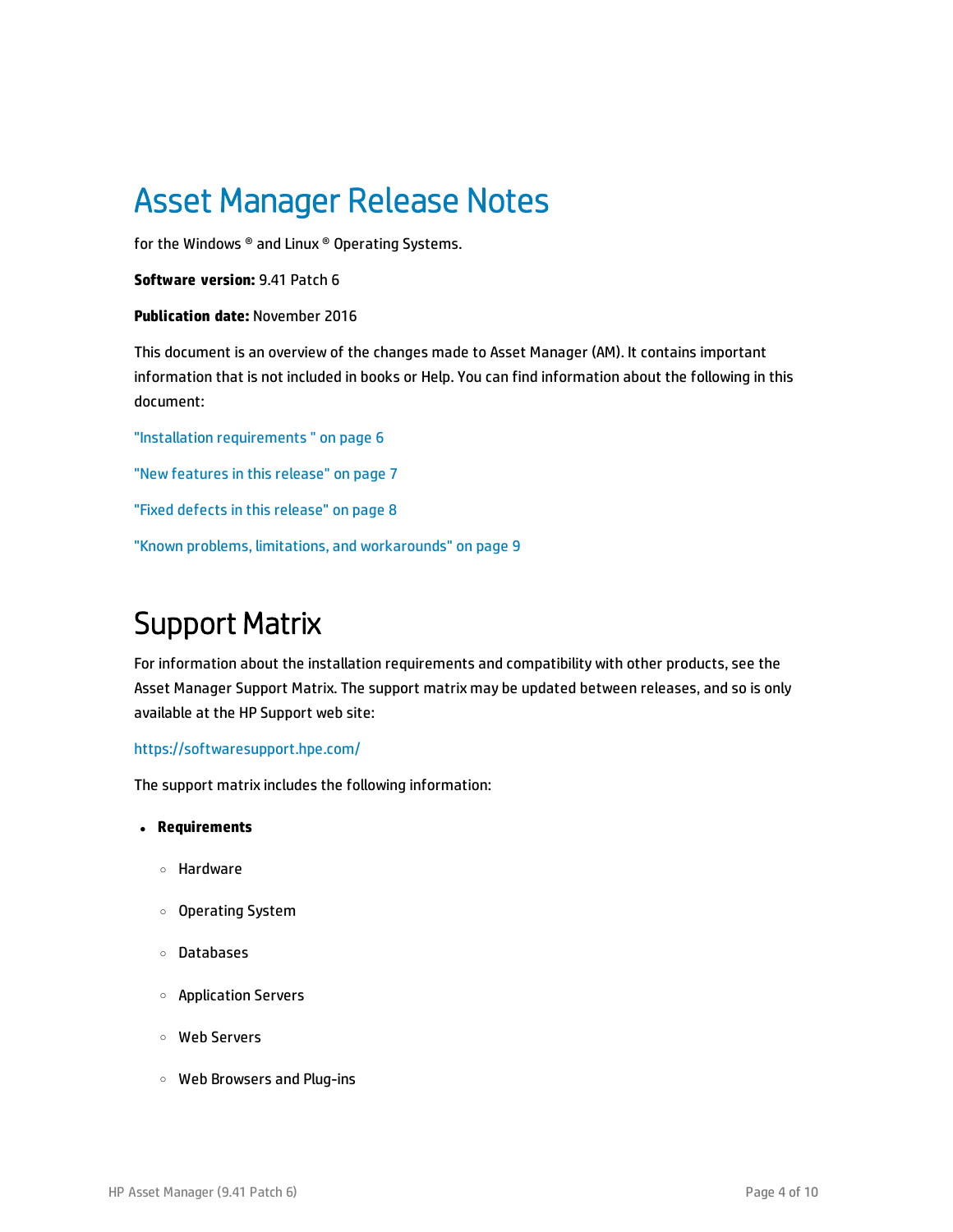Release Notes Asset Manager Release Notes

### <sup>l</sup> **Compatibility**

- <sup>o</sup> Languages
- <sup>o</sup> Internationalization Variances
- <sup>o</sup> Virtualization Products
- <sup>o</sup> High-Availability Products
- <sup>o</sup> HP Software Integrations
- <sup>o</sup> HP Software Coexistence
- <sup>o</sup> Other Software Coexistence
- <sup>o</sup> Server / Client Compatibility
- <sup>o</sup> Performance and Sizing
- <sup>l</sup> **Obsolescence Plans**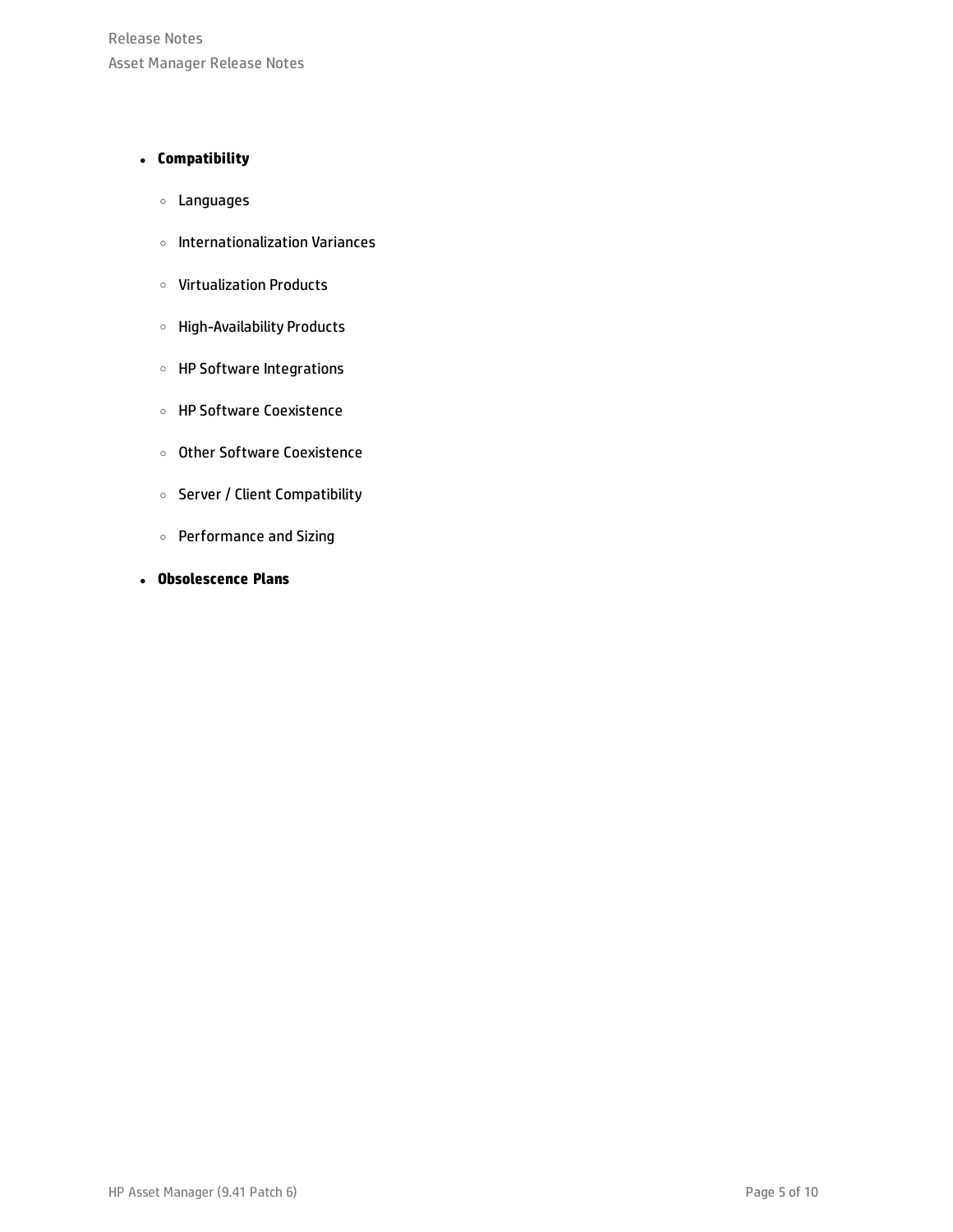# <span id="page-5-0"></span>Installation requirements

You can find steps to install Asset Manager, in the Asset Manager Installation Guide on the product installation media at this location:

*ac\program files\HP\Asset Manager <version> <installation language code>\doc\pdf*

After installation, the Asset Manager Installation Guide is available at this location:

*<Asset Manager installation folder>\doc\pdf*.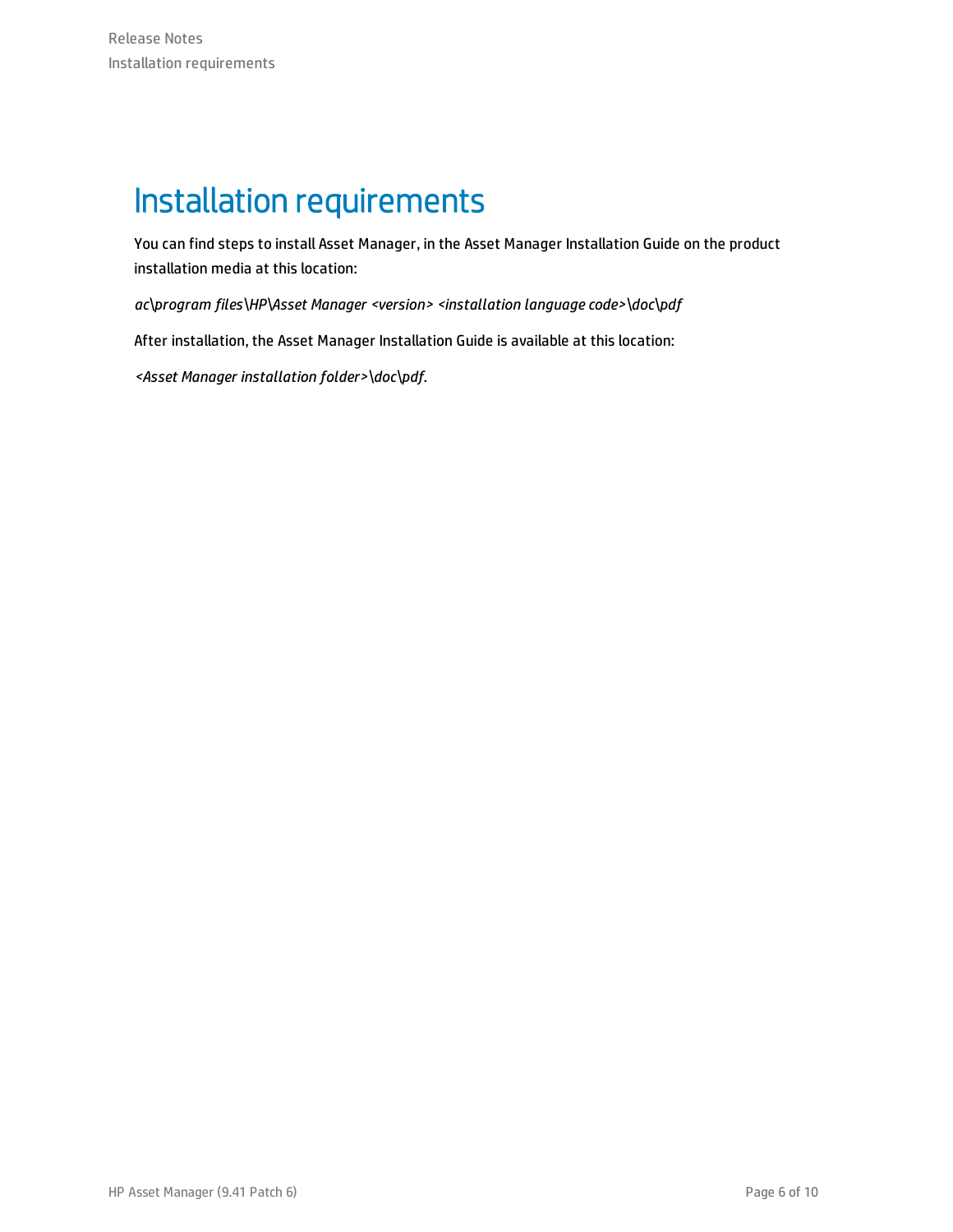# <span id="page-6-0"></span>New features in this release

This version of Asset Manager provides the following update:

• OpenSSL version is upgraded to 1.0.2h.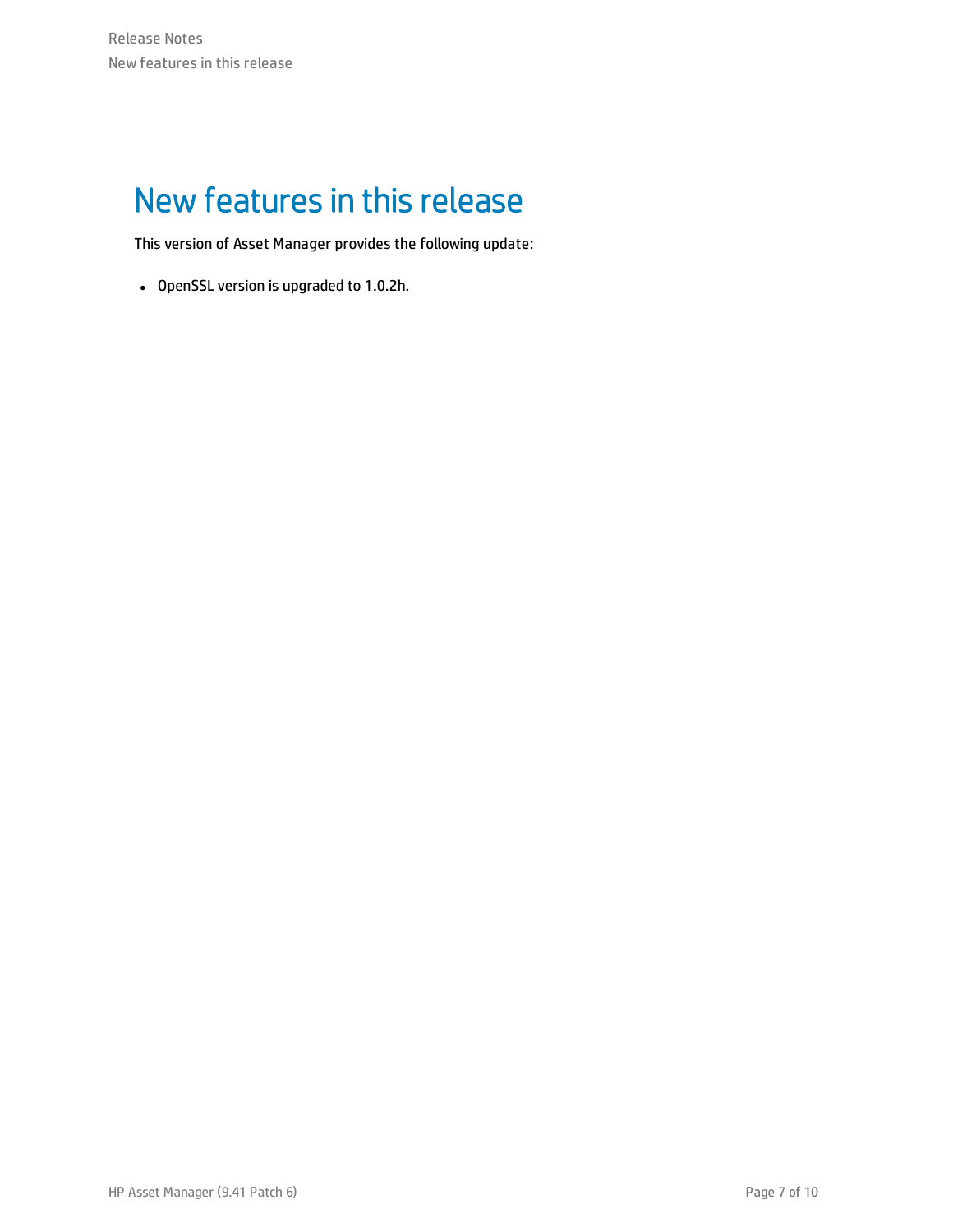# <span id="page-7-0"></span>Fixed defects in this release

The reference number for each fixed defect is the Change Request (QCCR) number. For more information about fixed defects, visit HP [Software](https://softwaresupport.hp.com/) [Support](https://softwaresupport.hp.com/) Online, or contact your HP Support representative directly.

| <b>CR</b>    | <b>Problem</b>                                                                                                                                                  | <b>Solution</b>                                                         |
|--------------|-----------------------------------------------------------------------------------------------------------------------------------------------------------------|-------------------------------------------------------------------------|
| QCCR1E133143 | When you try to migrate from a database on DB2, the migration process fails with the<br>following error:                                                        | The migration process runs correctly<br>and this error does not appear. |
|              | (-2006) ODBC error: [IBM][CLI Driver][DB2/AIX64] SQL0601N                                                                                                       |                                                                         |
|              | The name of the object to be created is identical to the existing name<br>\"PACDBGAP.T255_I21\" of type \"TRIGGER\".                                            |                                                                         |
|              | LINE NUMBER=1. SQLSTATE=42710\r\n SQLSTate: 42710                                                                                                               |                                                                         |
| QCCR1E133733 | Web service crashes when loading SLO wizard.                                                                                                                    | This defect is fixed by a code change.                                  |
| QCCR1E121918 | The following error log is found when you import the demo database to Oracle:                                                                                   | Demo database can be imported to<br>Oracle successfully.                |
|              | Oracle error: ORA-01795: maximum number of expressions in a list is 1000 ('Line 13 of<br>script 'FINISH.Do, line 361")                                          |                                                                         |
|              | SQL statement 'delete from LastId where IdSeed IN<br>(2607,3905,3904,3903,,2716,2715,2714,' could not be executed ('Line 13 of script<br>'FINISH.Do, line 361") |                                                                         |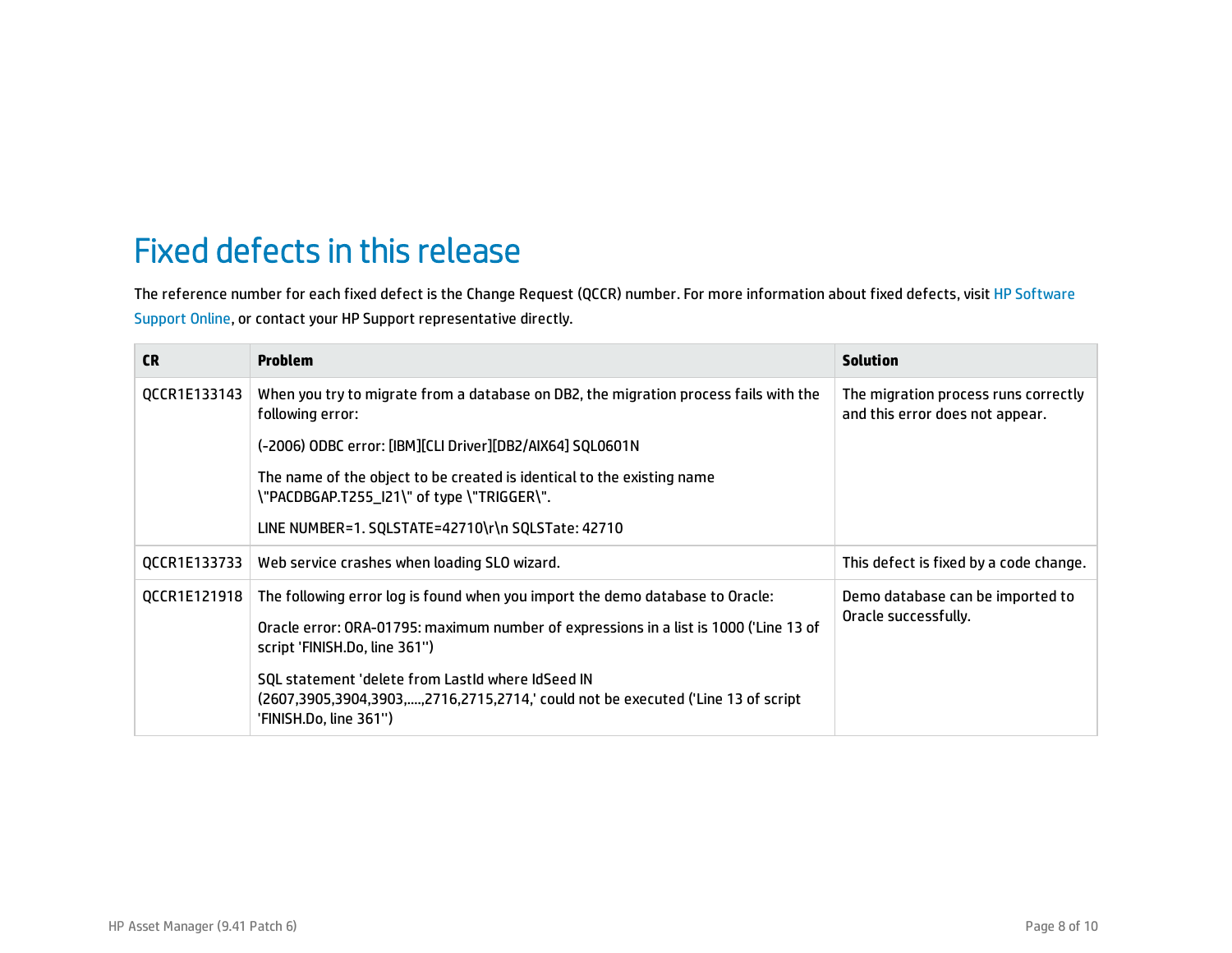# <span id="page-8-0"></span>Known problems, limitations, and workarounds

<span id="page-8-1"></span>This software release has the following known issues and limitations.

## Issues in Asset Manager 9.41 Patch 6

| <b>Global ID</b>    | <b>Problem</b>                                                                                                                                                                                                                                                                                                                                 | Workaround                                           |
|---------------------|------------------------------------------------------------------------------------------------------------------------------------------------------------------------------------------------------------------------------------------------------------------------------------------------------------------------------------------------|------------------------------------------------------|
| <b>OCCR1E121535</b> | When running the statistic with the SQL name "BstValChargeBack",<br>the following error occurs :<br>ODBC error: [Microsoft][ODBC SQL Server Driver][SQL Server]Column<br>'amEmplDept .FullName' is invalid in the select list because it is not<br>contained in either an aggregate function or the GROUP BY clause.<br><b>SQLSTate: 37000</b> | There is<br>currently no<br>workaround<br>available. |